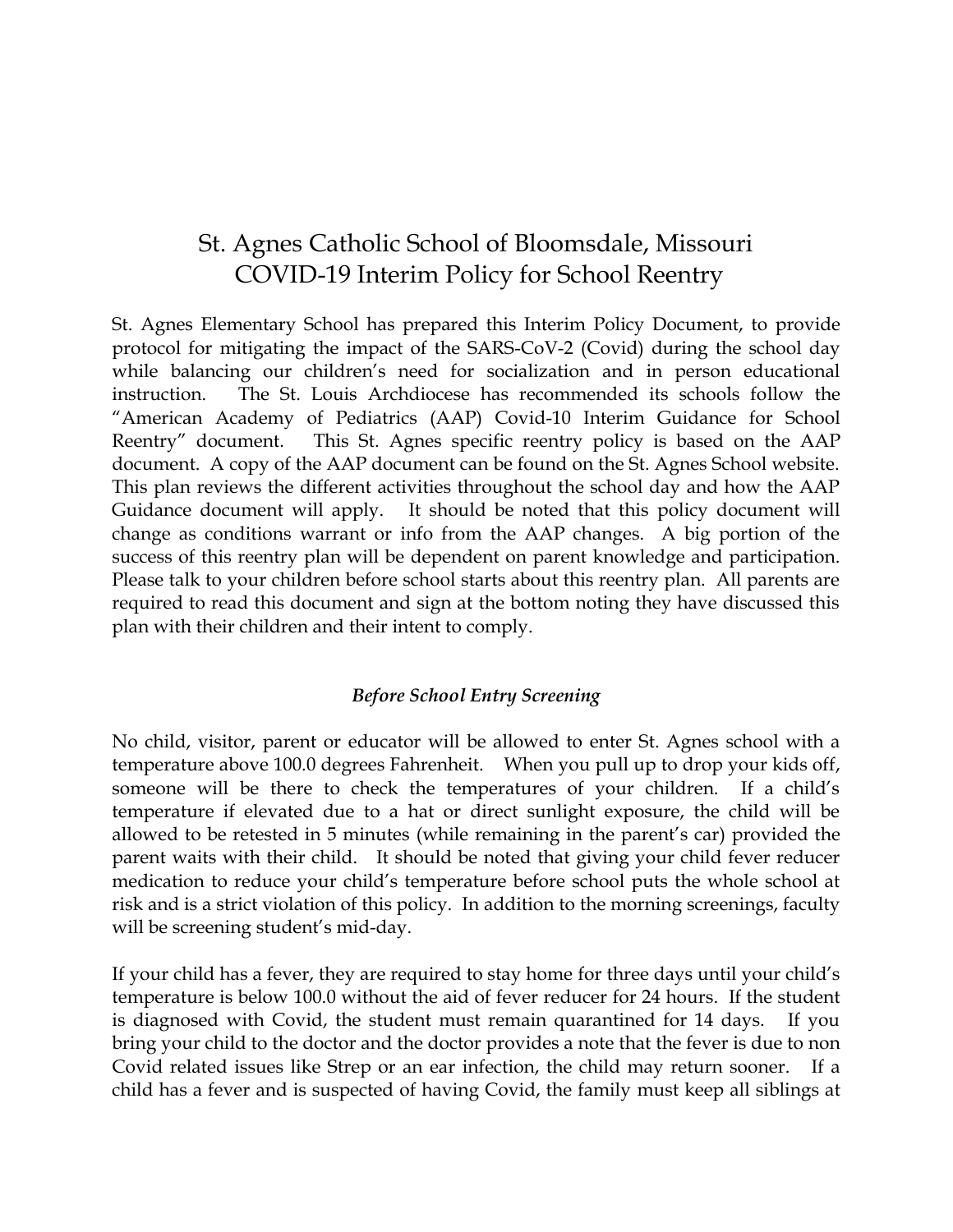home as well. Any child kept home for health reasons or as precautionary measure will not be counted as absent for disciplinary purposes.

#### *Before and After School Care*

St. Agnes asks no children arrive at the school until 7:00 am (with the exception of preschoolers going directly to the Pre K room). For children arriving after 7:00 they will be directed directly to their school room. A big portion of our guidance revolves around keeping children from different classes intermixing whenever possible.

After school, children will be let out of school in staggered groups by class. All parents are encouraged to pick your children up after school. For those that need to leave their children with after school care, children will be separated in tables by family and/or age group. At the after-school care moderator's discretion, children may be given time to play on the playground.

### *Visitor Policy During School Days*

St. Agnes will strongly discourage parents entering school when class is in session, with the exception of parents dropping Pre K kids off. Any visitors or contractors that come in the school during the school day will be required to wear face masks and limit their visit time. Any volunteers other than those regularly in school will be required to wear facemasks as well.

#### *Elimination of Touch Points*

A big component of the AAP recommendations relies on elimination of touch points rather than relying solely on disinfection procedures. St. Agnes will adopt the following procedures to eliminate touch points:

- Touchless water bottle fillers will be installed on all water fountains. Students will not be allowed to drink directly from water fountains.
- Parents will be required to send their children to school with two clean water bottles with their child's name clearly written on the bottle. Please talk to your child about not sharing or touching other student's water bottles.
- Doors to classroom will be left open when possible to prevent opening and closing.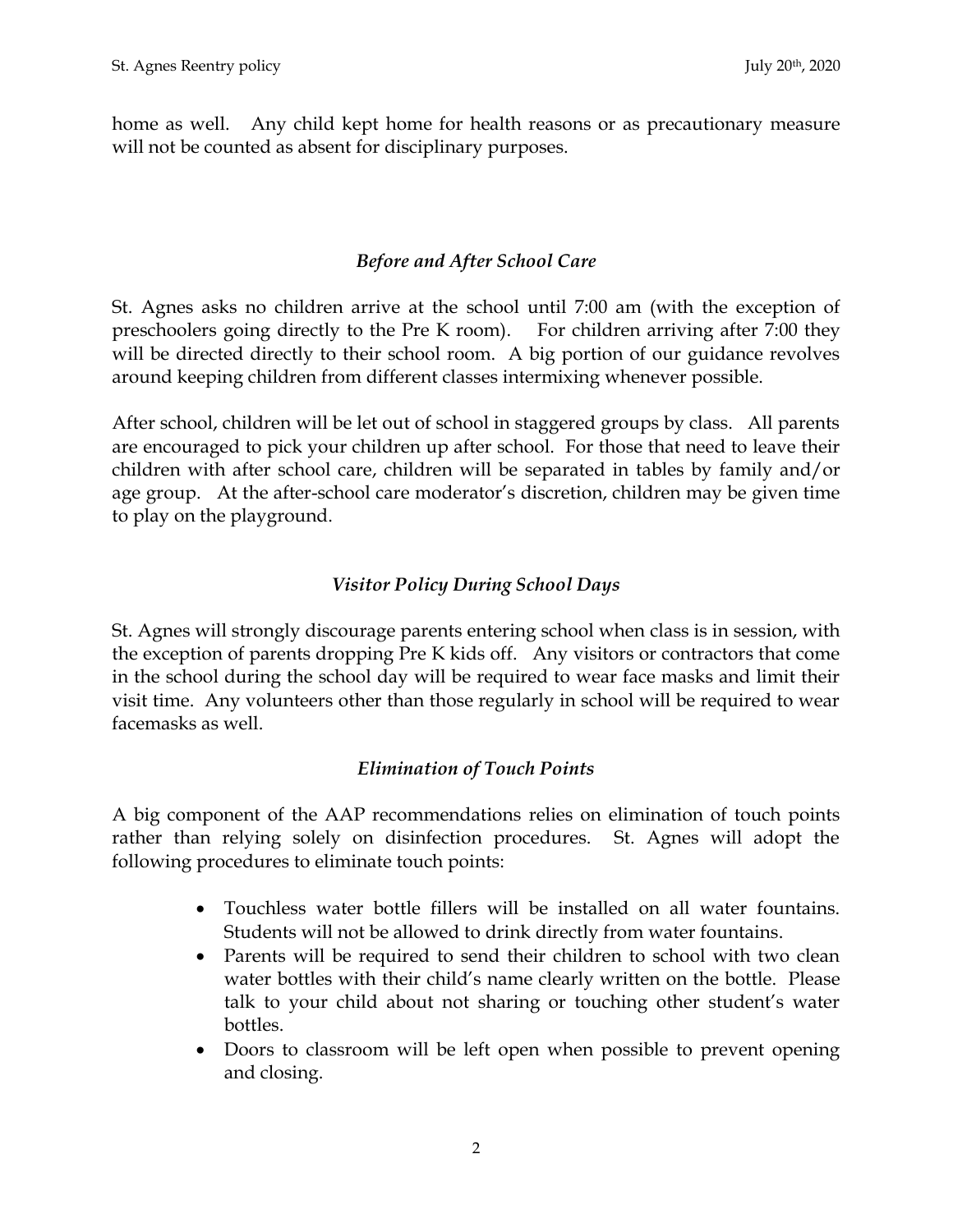- Doors to the school will be kept open (weather permitting) from 7:00 to 7:30 am and 2:35 to 3:00 pm to prevent frequent touching of door handles
- The majority of the students will be kept in the same classroom and faculty will change rooms rather than the students changing rooms to prevent students from touching multiple desks in multiple rooms.
- If students do change classrooms it will be by the upper grades who will wear masks traveling between classes. Desks will be sanitized between class changes.
- Students will be encouraged to not touch railings and keep hands at sides when walking in the halls.

#### *Social Distancing*

The following social distancing requirements will be implemented:

- All desks in classroom spaced at least three (3) to six (6) feet apart;
- Limiting number of students allowed in restroom at one time
- Limiting number of students allowed on the playground at one time
- Limiting number of students in the hallways at one time
- Limiting number of students in the library at one time

#### *Face Mask Usage*

Since St. Agnes can achieve social distancing guidelines for the majority of the school day, face masks will not be required for students. However, if its determined that social distancing cannot be attained in cases like walking the halls and using the bathrooms, student's 5th grade and up will be required to have a clean cloth facemask each day. If a parent determines their child is an at-risk group, they are encouraged to wear face masks as well.

Faculty will wear a facemask when they are giving personal instruction to individual students.

#### *Usage of Hand Sanitizer*

St. Agnes has acquired a large amount of 8 oz, 80% alcohol spray hand sanitizer bottles. Faculty will be responsible for ensuring application of the students hands and students will use them after entering the bathroom, cafeteria, or playground.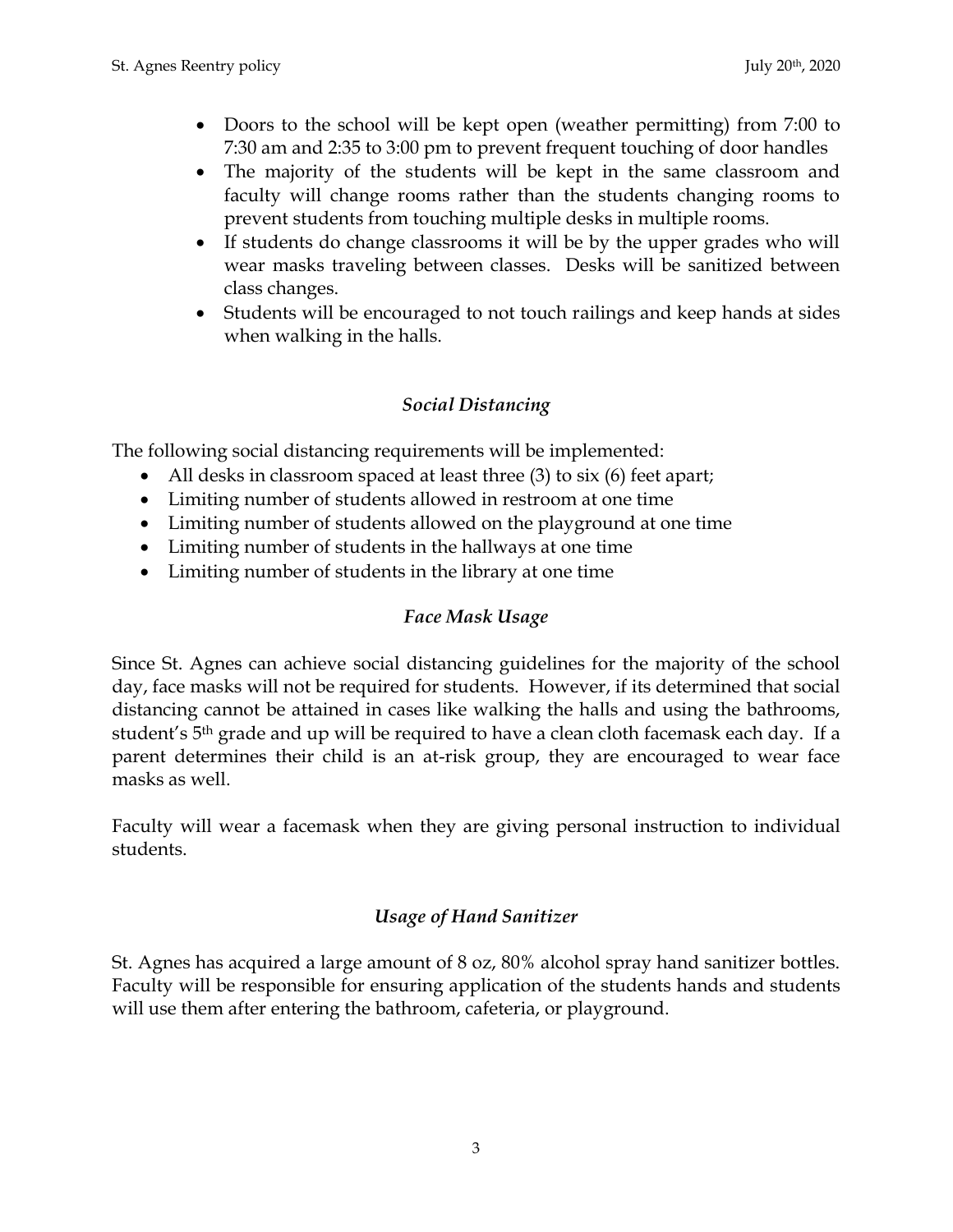### *Disinfection Procedures*

In order to maintain clean surfaces, St. Agnes has acquired a large amount of sanitization wipes and other disinfection products. The following disinfection procedures will be followed.

- Desks will be wiped down at the end of each school day
- Bathrooms will be sanitized several times a day.
- Playground equipment will be periodically sanitized
- Cafeteria tables will be wiped down after each use.
- Other common areas will be wiped down as usage warrants.
- Monthly applications of a RAZOR anti-microbial product that when sprayed on surfaces will prevent virus's from attaching for 30 days.

# *Cafeteria Lunch procedures*

St. Agnes has adopted the following cafeteria lunch procedures:

- Smaller groups using the cafeteria.
- Two students per table.
- Student lunches will be delivered to their table by cafeteria staff.
- Lunch choices will be minimized and simplified.

## *Playground and General Student Behavior*

St. Agnes recognizes that the ability to socialize and play with one's classmates is an important part of a child's development. Recesses will be held in smaller groups. While children are encouraged to socialize and play together, we ask parents to discuss with their children reasonable social guidelines such as avoiding hugging, holding hands, excessively close contact or spitting. In addition, younger students will need to be reminded to keep hands out of mouth, nose, and eyes. All students should adhere to good handwashing procedures.

### *School Mass Procedures*

There will not be any all school masses to start the school year. Masses will be limited to smaller groups held four days per week.

# *Final Thoughts*

It is the hope of St. Agnes that the above referenced procedures are sufficient to reduce lost school time due to Covid or other infectious diseases. As always, any program is only as effective as its participants willingness to comply. If you have any questions or concerns the St. Agnes Principal can be reached by phone at 573.482.2506 or by email at [principal@stagneselementary.org](mailto:principal@stagneselementary.org)